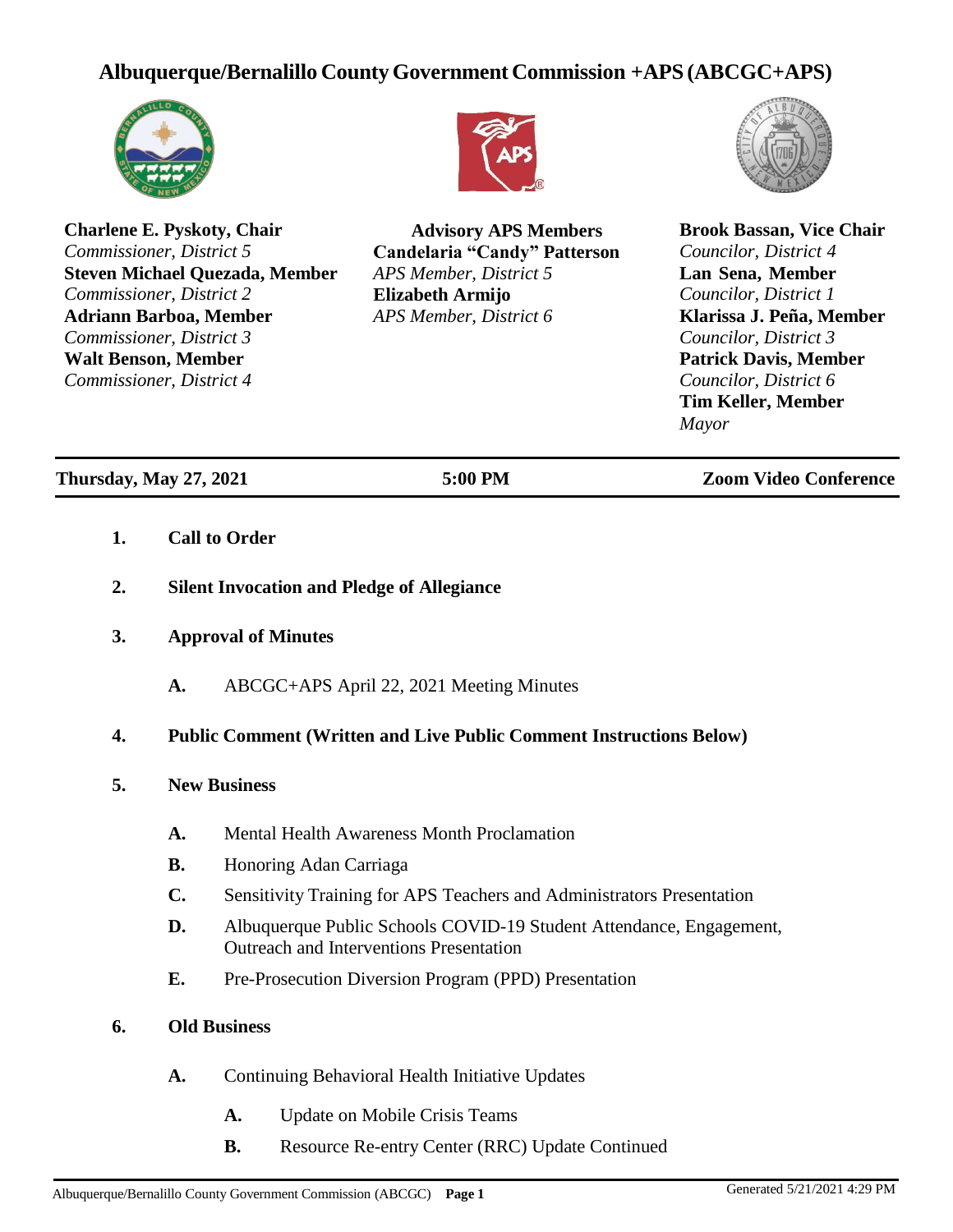- **C.** Law Enforcement Assisted Diversion (LEAD) Program Presentation Continued
- **B.** Opportunities for Sub-Committees to Address the Commission
- **7. Other Business**
- **8. Announcement of the next Albuquerque/Bernalillo County Government Commission + APS Meeting**
	- **A.** Thursday, June 24, 2021 ABCGC+APS Meeting @ 5:00 p.m., Zoom Webinar
- **9. Adjourn**

**Attendance: Until further notice, all joint meetings will be conducted via video conference.**

**Viewing: Members of the public will have the ability to view meetings through tuning into GovTV-16 or live-stream on the Bernalillo County website at: ht[tps://www.](http://www.bernco.gov/live)be[rnco.gov/live.](http://www.bernco.gov/live) Live-streaming can be accessed from most smartphones, tablets, or computers.**

**Instructions to Provide Public Comments**

**Written Comments: ABCGC+APS will take general public comment in written form by submitting comments at [http://www.bernco.gov/boards-commissions/speak](http://www.bernco.gov/boards-commissions/speak-)at-a-meeting.aspx. Written comments will be distributed to all Commissioners for review.**

**Virtual, Live Public Comment: The ABCGC+APS will hear general public comment on a first-come, first-serve basis. To provide live public comment over Zoom, participants must sign up for public comment a[t](http://www.bernco.gov/boards-commissions/speak-at-a-meeting.aspx) <http://www.bernco.gov/boards-commissions/speak-at-a-meeting.aspx> by 3:00 p.m. the day of the ABCGC+APS meeting.**

**Note: Participants must sign up for public comment with the Zoom username or phone number used to enter the Zoom meeting so that participants can be identified when accessing the meeting. Participants who do not provide this information will not be allowed into the meeting but may still view the meeting via bernco.gov/live, or through GOVTV.**

**Public Comment Rules: Each participant has 90 seconds to present. Comments are to be addressed to the ABCGC+APS members only, through the Chair. Any disruptive conduct will result in removal from the Zoom Meeting.**